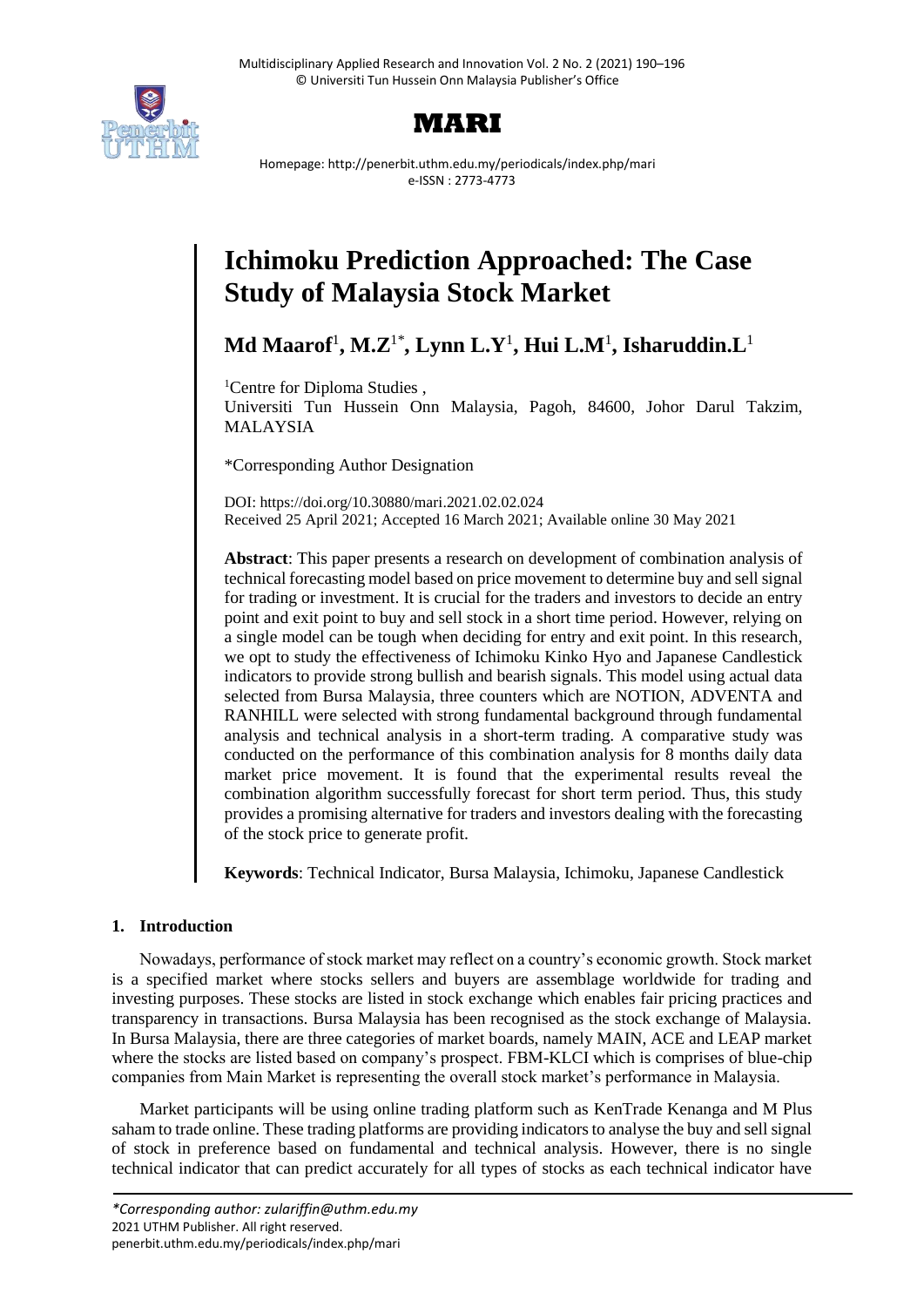their own strength and weakness. Hence, in this case study a combination of two types of technical indicators namely Ichimoku Kinko Hyo and Japanese Candlestick (JCS) are focused to provide a stronger signal for buying or selling.

The primary intention of this work is to evaluate the accuracy of trading buying and selling signal of combination JCS and Ichimoku model and to determine the best buy and sell signal using chart by combination of JCS and Ichimoku model through reproduce and development of main element of JCS and Ichimoku model data pattern. All data that used in this work are the secondary data by Bursa Malaysia using KenTrade as the platform. The data obtained from three different counters which are NOTION, ADVENTA and RANHILL that covered the period from 2 March 2020 until 30 October 2020. This is a work that based on fundamental and technical analysis which is using historical data.

The rest of the paper is organized as follows. Section 2 literature that reviewed, current knowledge and theories related to technical indicator including JSC and Ichimoku model. Section 3 explanation of analysis of Ichimoku Cloud and JCS model. Section 4 results and discussions of effectiveness of combination model and Section 5 shows conclusion of this work.

#### **2. Literature Review**

This section will discuss about the types of trading analysis, previous studies, advantages and disadvantages regarding JCS and Ichimoku indicators.

#### 2.1 Fundamental and Technical Analysis

In trading market, there are two types of trading analysis used, namely fundamental and technical analysis. Fundamental analysis is the prediction of price movements based on speculation [1-2]. It involved using of information gathered from news, profitability, corporate's financial conditions and macroeconomic factors [3]. Examples are factors such as P/E ratio, return on equity and dividend payout ratio.

In contrast, technical analysis is a graphical analysis involving application of mathematical rules and formulas to calculate stock price over a certain time period [1-2]. It relies on historical data from analysis of stock price and volume to define trends and future movements of stock price since investors belief that the prices are moving based on a particular trend [4]. Through application of technical analysis, many technical indicators have been produced which each having different strength and weakness. These technical indicators can generate strong bearish and bullish signals when combined according to trader's preferences [5]. Examples of technical indicators are Ichimoku and JSC which will be discussed on next section.

#### 2.2 Ichimoku Cloud Analysis

Ichimoku Kinko Hyo is a technical system used to define support and resistance by referring to price equilibrium at one glance [2]. Ichimoku charting analysis is used in decision making of entry and exit points [6]. Hence, there are some of the influential official sources from all around the world including Bloomberg, New York and REUTERS that implementing Ichimoku analysis [7] to generate trading signals.

Several attempts have been made to study the reliability of Ichimoku signals to generate profit. Ichimoku was applied in predicting the USD/JPY and EUR/USD foreign exchange trade and is found efficient in indicating consolidation of currency pair for daily charting compared to hourly charting [4]. Conversely,[8] had done similar study as [4] later and concluded that the signal of entry and exit points generated are only accurate when both fundamental and technical analysis show the same trend signal. Lim et al. studied the profitability of Ichimoku signals generated on Japan and US's single stocks and demonstrated that it was fairly persistent through long-only and short-only trading from 2005-2014 [9].

Study of Gurrib showed that Ichimoku analysis was beneficial and unsusceptible to changes in energy prices when applied on prediction of leading US energy companies stock prices [10]. However, a small scale study by Deng et al. reaches different conclusions, finding that there were some profitable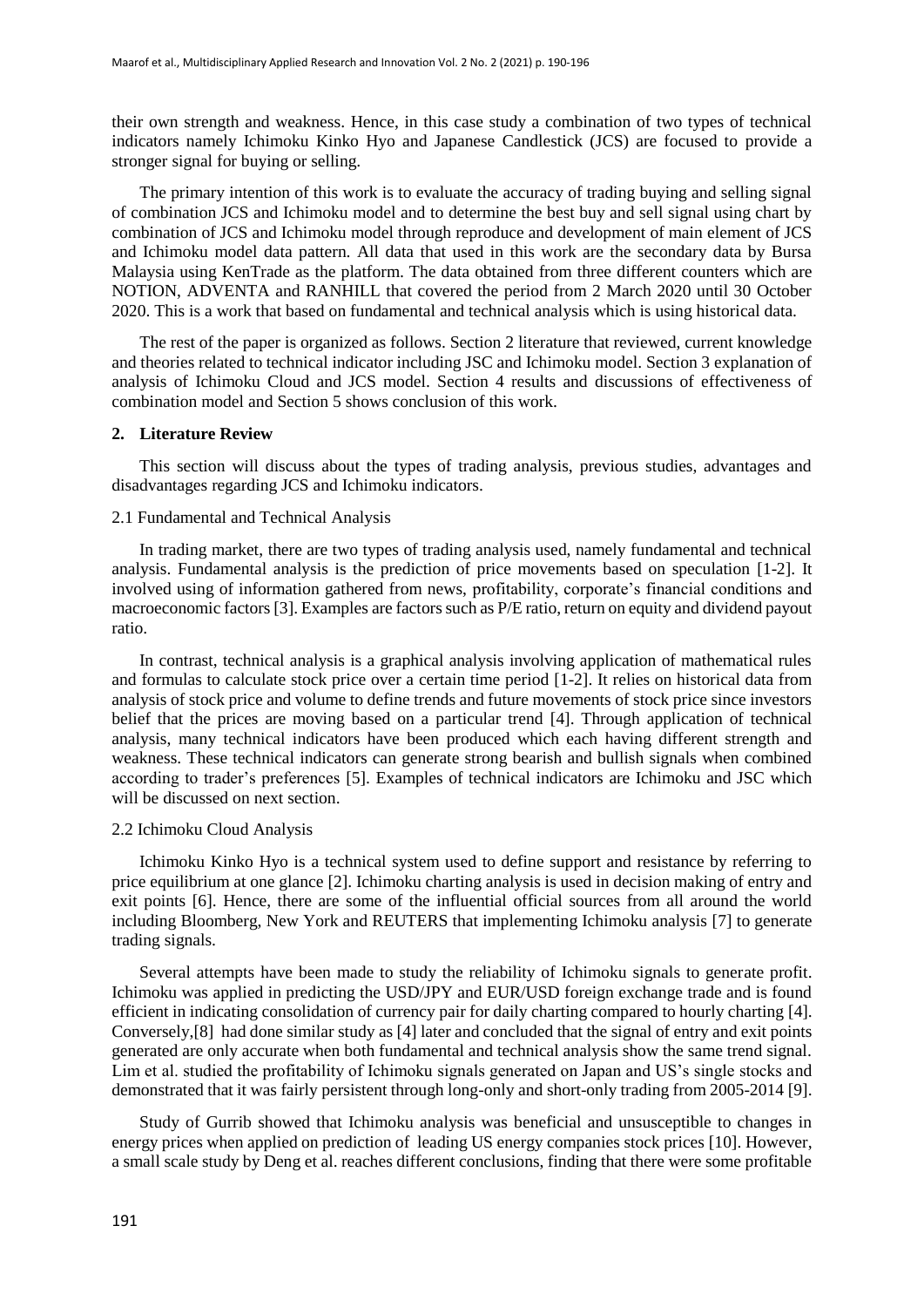return through Ichimoku trading strategies on stock index but failed to produce consistent values for currency trading [11].

#### 2.3 Japanese Candlestick Analysis

Meanwhile for JSC analysis, much of the current literature pays particular attention to the effectiveness of JCS signaling patterns to predict stock market movement. When 16 types of JSC signaling pattern were tested on 10 representative stocks from Brazilian stock market in 5 years period, it showed that there was frequency of higher than 1% in the effectiveness of JSC towards the prediction of trend in stock market [1].

One study regarding the efficiency of JSC to assist investors to find the strongest trade-off in relation with market timing and impact costs had used two specifically patterns, namely Doji and Hammer. The result found that there was no improvement in market timing, but a lower impact cost was obtained when trading was made by observing Doji pattern occurrence, compared to other strategies [12]. Heinz et al. evaluated the precision of Shooting Star and Hammer patterns over S&P 500 index and demonstrated that both patterns could show high forecasting reliability when using High price for Shooting Star and Low price for Hammer [13].

In the same vein, Jamaloodeen et al. used the same index as [13] to review the effectiveness of Bullish and Bearish engulfing patterns. They concluded that Bearish engulfing produced strong shortterm forecasting power using Open and High criterion meanwhile Bearish engulfing was highly effective when using Open and Low criterion [14].

#### 2.4 Strength and Weakness of Technical Indicator

Together, these studies outline that there are pros and cons in applying Ichimoku and JSC indicators on prediction of stock movement. By using JSC analysis, it could be more attractive to the traders compared to bar charts since it is more graphically stimulating. Hence, the traders can point out the difference between open and close more effectively. Though, the JSC analysis might also produce inaccurate and fluctuated patterns since it is based on perception technique that easily affected by emotion and demand of investors [1],[15].

On the other hand, Ichimoku analysis enables traders to observe market timing, support and resistance value, false breakout and even the exact entry and exit points in a glance. It can also perform as a stand-alone system, or combine with any trading indicator to produce more accurate buy and sell signal [7]. Nevertheless, Ichimoku analysis might not be suitable as sideway market indicator if the price oscillates in a horizontal range within a tight range over period [6]. Thus, traders are always advised to refer more than one indicator to insight more precise trading decision in trading analysis.

#### **3. Methodology**

This section explains the indicators for technical analysis which are Ichimoku Kinko Hyo and JCS. We used these 2 indicators as a combination model that helps investor forecasting stock market activity. From the study of Cahyadi, using technical indicator can produce strong bullish and bearish signal when combined together [4].

#### 3.1 Technical Analysis: Ichimoku Kinko Hyo

Ichimoku Kinko Hyo is a technical indicator that is used to identify the overall trend. Ichimoku Cloud gives signal of the past, present and the future prediction of the price movement. It is comprised of 5 lines: Tenkan Sen, Kijun Sen, Chikou Span, Senkou Span A and Senkou Span B.

Tenkan Sen shows short-term price movement represented by 9 periods of targeted stock. It is the midpoint of the highest and lowest prices of an asset over the last nine periods.

$$
Tenkan Sen: \frac{9 \text{ periods (Highest High + Lowest Low)}}{2}
$$
 Eq. 1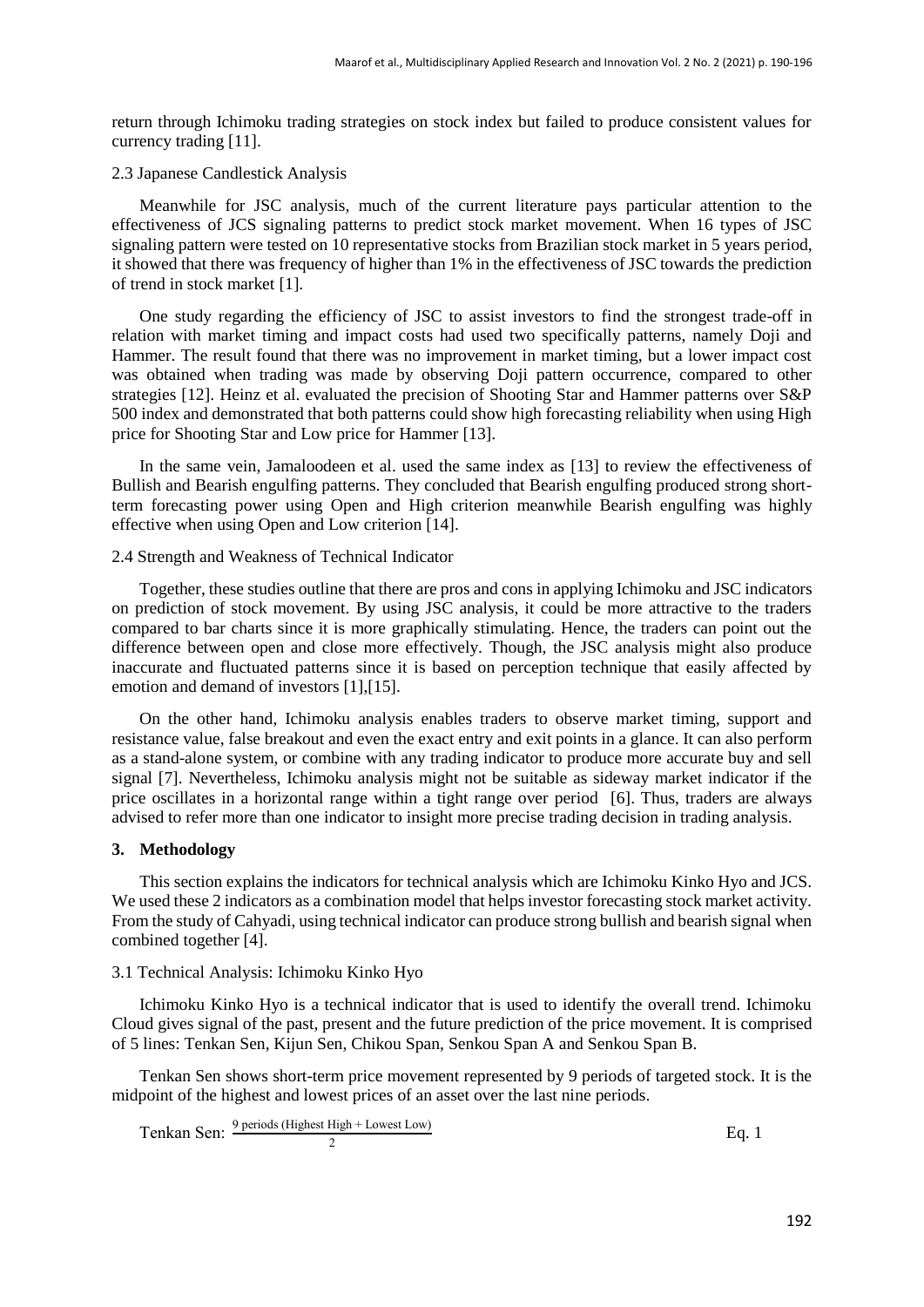Kijun Sen is the midpoint price of the last 26 periods that indicates one month. It is usually used along with Tenkan Sen to identify trading opportunity. When the price is above the Kijun Sen, the price momentum is up and when the price is below Kijun Sen the price momentum is down.

Kijun Sen: 
$$
\frac{26 \text{ periods (Highest High + lowest Low)}}{2}
$$
 Eq. 2

Chikou Span is the current price shifted back 26 periods. A trend tends to be upward when Chikou Span is above price and downward when the Chikou Span is below the price.

Chikou Span: Current price shifted back 26 periods Eq. 3

Lastly, Senkou Span A and Senkou Span B are two spans that form Kumo Cloud. When Senkou Span A is above Senkou B it is Bullish signal and when Senkou Span B is above Senkou Span A it shows bearish signal. The formulation for Senkou Span A and Senkou Span B is shown in equation 4 and 5 respectively.

Senkou Span A: 
$$
\frac{\text{Tenkan Sen} + \text{Kijun Sen}}{2} \text{shifted forward in 26 periods}
$$
 Eq. 4  
Senkou Span B: 
$$
\frac{52 \text{ periods}}{2} (\text{Higher High} + \text{Lowest Low}) \text{shifted forward by 26 periods}
$$
 Eq. 5

#### 3.2 Technical analysis: Japanese Candlestick

JCS is simpler than Ichimoku cloud. It is made of 4 set of data which are daily open, high, low, and close (OHLC) price. Traders will use these data to predict sharp turning points of price especially in short-term trading. According to [7], the JSC chart is indicating interactions between buyers and sellers.

The aspects of a JSC patterns appear in **Figure 1**. When the closing price is above the opening price, it is showing bullish signal where the colour is normally green or hollow. Conversely, a bearish signal is shown when the opening price is above the closing price and the colour is usually red or black.

Next, the length of the body part may be varying depends on its proportion to the lines above or below it. These lines above and below the real body is called shadows or wicks. The shadows are representing the high and low ranges in price over a period of time. If the upper shadow on a down candle is short it means that the opening price of that day was near the highest price of the day.



**Figure 1: The aspects of a JSC patterns**

#### **4. Results and Discussion**

In this section, we will discuss about the result from forecasting of the stock market price by using the combination of JCS and Ichimoku model.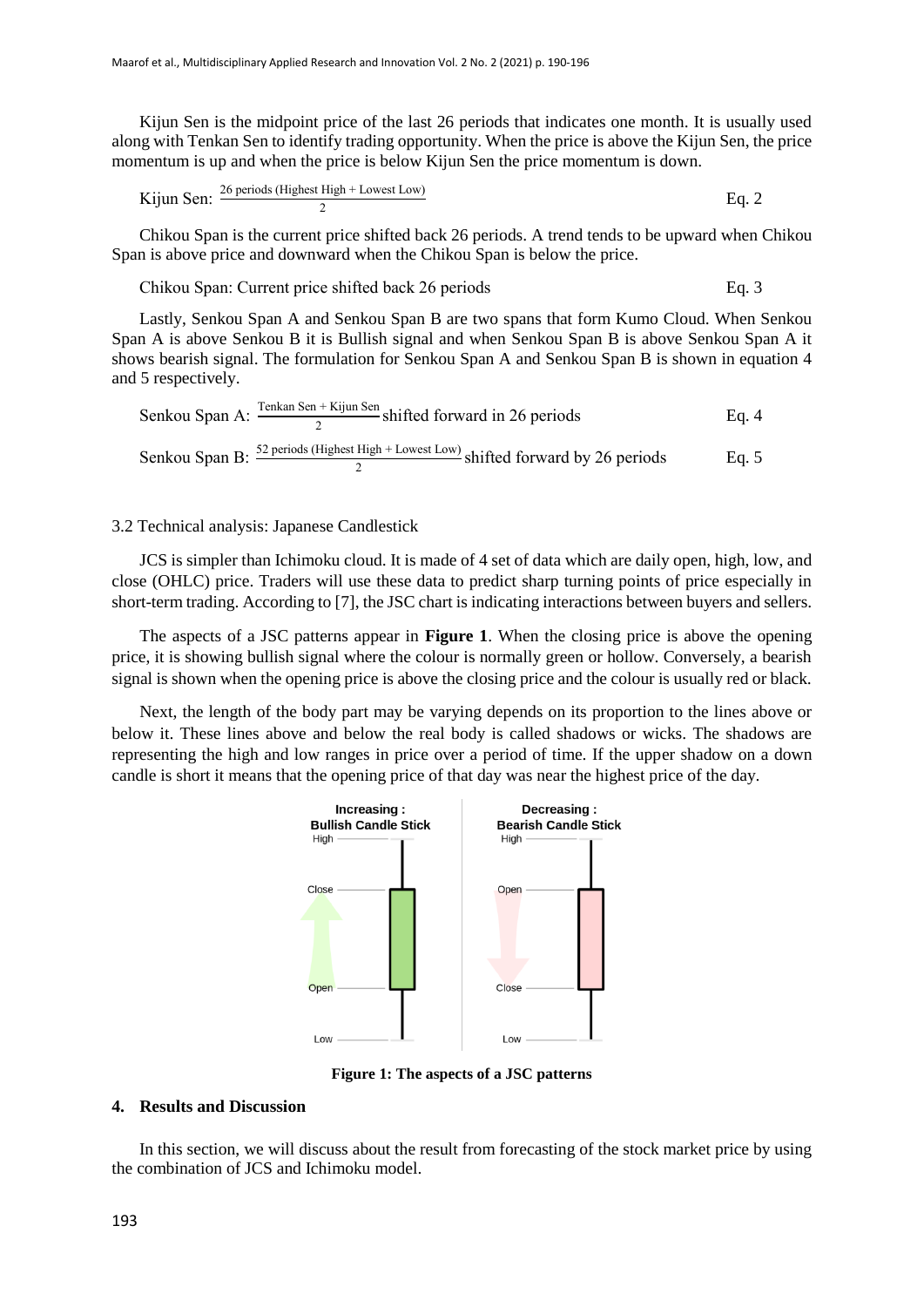Three counters (NOTION, ADVENTA AND RANHILL) were selected based on strong fundamental background. Then, daily OHLC data from 2 March 2020 to 30 October 2020 for the selected counters was obtained through KenTrade Kenanga. The OHLC data was used to plot JCS and Ichimoku graph using Origin Pro and Microsoft Excel. Next, entry and exit points for three counters were selected based on interpretation of trading buying and selling signals obtained from combination JCS and Ichimoku model. **Figure 2** showed the entry and exit points for three selected counters.



**Figure 2: Combination Model of counter (a) NOTION (b) ADVENTA (c) RANHILL from KenTrade Kenanga**

Throughout the trading, bullish and bearish trend was determined by trading signals as circled in **Figure 2.** It was showed generated from combination JCS and Ichimoku model. Trading point where Three white soldiers and above cloud appeared for Notion, Adventa and Ranhill counters were determined as the entry point on 22<sup>nd</sup> July 2020, 22<sup>nd</sup> April 2020 and 13<sup>th</sup> May 2020 respectively. Notion stocks were bought at RM 0.750/ unit for medium-term investment of 12 days. Meanwhile, 6 days of short-term trading was done for both Adventa and Ranhill counters, where Adventa stocks were bought at RM 0.645/ unit and Ranhill stocks were bought at RM 0.990/unit.

When Three black crows, Bearish engulfing and Three outside down patterns were gained from Notion, Adventa and Ranhill counters on 7<sup>th</sup> August 2020, 28<sup>th</sup> April 2020 and 20<sup>th</sup> May 2020 respectively, exit points were determined to gain optimal profit from the short-term and medium-term trading. Notion stocks were sold at RM 1.920/ unit, Adventa stocks at RM 0.905/ unit and Ranhill stocks at RM 1.020/ unit. Even though the closing price for all three counters were still above the kumo cloud, exit trading decision was made since we found that Ichimoku was unsuitable to analyse accurate exit point and thus traders will suffer from a devastating lost before the price went below cloud.

Results from Percentage Profit/ Loss revealed that the trading for all three counters were able to generate an average profit of 63.90% from RM 30k allocated budget. Besides, the precision of buy and sell signals produced from JCS and Ichimoku indicators were evaluated to ensure only true signal was given from the combination model. **Table 1** and **2** show table of buy signal and sell signal respectively.

| <b>COUNTER</b> | <b>CLOSED PRICE</b> | <b>JSC</b> | ICHIMOKU |
|----------------|---------------------|------------|----------|
| <b>NOTION</b>  | 9.750               | Buy        | Buy      |
| <b>ADVENTA</b> | 0.645               | Buy        | Buy      |
| <b>RANHILL</b> | ).990               | Buy        | Buv      |

#### **Table 1: Buy Signal Table**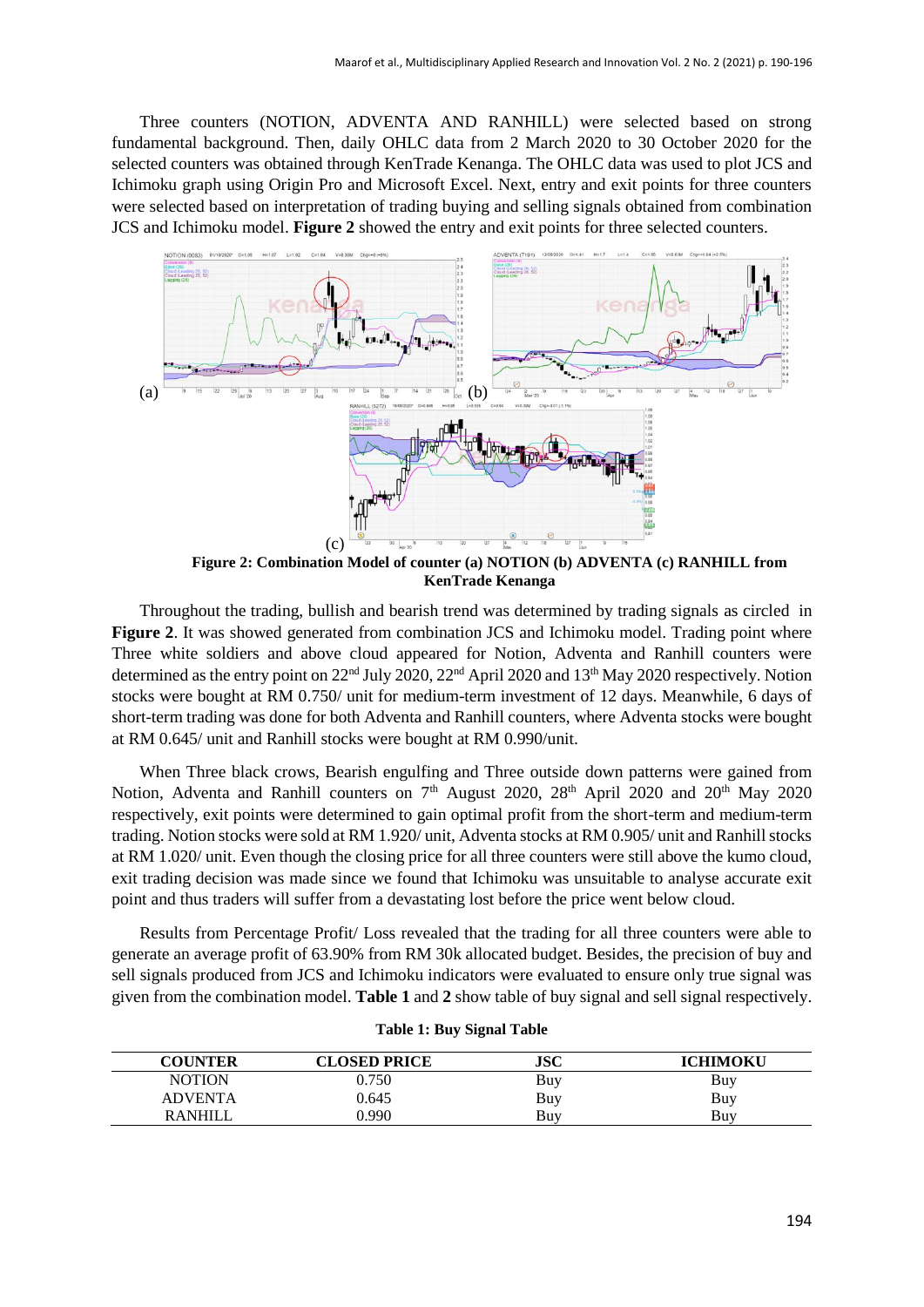# **Table 2: Sell Signal Table**

| <b>COUNTER</b> | <b>CLOSED PRICE</b> | JSC  | <b>ICHIMOKU</b> |
|----------------|---------------------|------|-----------------|
| <b>NOTION</b>  | .920                | Sell | Buy             |
| ADVENTA        | 0.905               | Sell | Buy             |
| <b>RANHILL</b> | .020                | Sell | Buv             |

Results from Table 1 and 2 proved that there was a significant similar correlation between JCS and Ichimoku indicators when showing buying signal but not in selling signal. Ichimoku indicator may show false signals for exit point that cause big loss in the short-term and medium-term trading. Therefore, the combination model of JCS and Ichimoku shows highly accurate signal for determination of entry point but only fairly accurate for exit point of trading.

#### **5. Future Recommendation and Conclusion**

In this research, the model of JSC and Ichimoku has been reproduced and used to identify the trading signals for buying and selling. Furthermore, the evaluation of trading signals produced by the combination of JSC and Ichimoku model shown that it is highly accurate for buy signal and fairly accurate for sell signal. Therefore, traders are always advised to refer more indicators to get a more convincible trading signal. They can use the combination of fundamental and technical analysis to analyze the price movement of any counter in Bursa stock market for trading as it will produce a higher and more accurate forecast model.

#### **Acknowledgement**

The authors would like to thank the Universiti Tun Hussein Onn Malaysia (UTHM) under the supervision of Zulariffin Maarof. We appreciate the insightful comments and support made by the editor and two anonymous reviewers to enhance the quality of this article in its present form.

#### **References**

- [1] H. A. Do Prado, E. Ferneda, L. C. R. Morais, A. J. B. Luiz, and E. Matsura, "On the effectiveness of candlestick chart analysis for the Brazilian stock market," *Procedia Comput. Sci.*, vol. 22, pp. 1136–1145, 2013, doi: 10.1016/j.procs.2013.09.200.
- [2] M. Patel, "Trading with Ichimoku Cloud: The Essential Guide to Ichimoku Kinko Hyo Technical," 2010.
- [3] B. S. Alhashel, F. W. Almudhaf, and J. A. Hansz, "Can technical analysis generate superior returns in securitized property markets? Evidence from East Asia markets," *Pacific Basin Financ. J.*, vol. 47, no. December 2017, pp. 92–108, 2018, doi: 10.1016/j.pacfin.2017.12.005.
- [4] Y. Cahyadi, "Dalam Strategi Perdagangan Valuta Asing ( Studi Kasus Pada Pergerakan Usd / Jpy Dan Eur / Usd )," *Ichimoku Kinko Hyo Keunikan Dan Penerapannya Dalam Strateg. Perdagang. Valuta Asing (Studi Kasus Pada Pergerakan Usd/Jpy Dan Eur/Usd)*, vol. 3, no. 1, pp. 480–492, 2012.
- [5] A. Picasso, S. Merello, Y. Ma, L. Oneto, and E. Cambria, "Technical analysis and sentiment embeddings for market trend prediction," *Expert Syst. Appl.*, vol. 135, pp. 60–70, 2019, doi: 10.1016/j.eswa.2019.06.014.
- [6] K. Muranaka, "Ichimoku Charts," *Stock. Commod.*, vol. 18, no. 10, pp. 22–30, 2000.
- [7] G. Kovacs, *Ichimoku World Book Series Volume One: Ichimoku Beginner*, 1st ed. Gabor Kovacs, 2010.
- [8] L. P. Utomo and D. Setiawan, "Analisis Perdagangan Foreign Exchange dengan Pendekatan Ichimoku Kinko Hyo," *J. Bisnis dan Kewirausahaan*, vol. 16, no. 1, pp. 24–33, 2020, doi: 10.31940/jbk.v16i1.1828.
- [9] B. S. Lim, S. Yanyali, and J. Savidge, "Do Ichimoku Cloud Charts Work and Do They Work